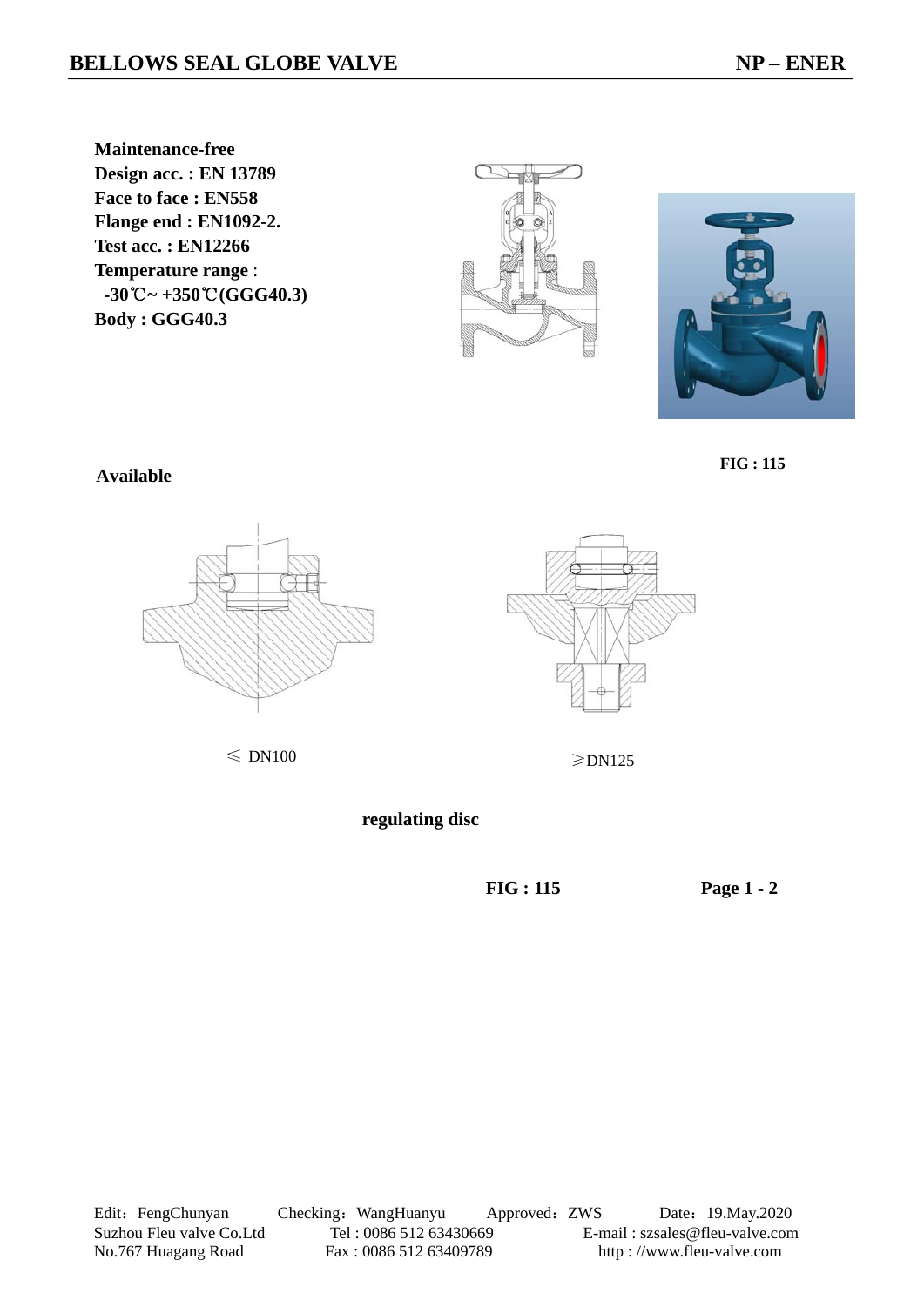### BELLOWS SEAL GLOBE VALVE NP – ENER 115



| FIG.    | <b>Pressure</b> | <b>Material</b> | Range                  |  |  |
|---------|-----------------|-----------------|------------------------|--|--|
| 123.115 | PN16            |                 | $GGG40.3$   DN15-DN100 |  |  |

**Design acc. : EN13789 Face to face : EN558-1 Ser.1 Flange end : EN1092-2 Test acc. : EN12266-1 Temperature range** :  **-30 ℃ ~ +350 ℃ (GGG40.3)** 

### **Material List**

| NO.          | Part            | <b>Material</b> |  |  |  |  |
|--------------|-----------------|-----------------|--|--|--|--|
|              |                 | FIG.123.115     |  |  |  |  |
| 1            | <b>Body</b>     | GGG40.3         |  |  |  |  |
| $\mathbf{2}$ | Seat            | 1.4006          |  |  |  |  |
| 3            | Plug            | 1.4021          |  |  |  |  |
| 4            | Bellow          | 1.4301          |  |  |  |  |
| 5            | Gasket          | 1.4301+Graphite |  |  |  |  |
| 6            | Nut             | C35N            |  |  |  |  |
| 7            | Bolt            | CK35            |  |  |  |  |
| 8            | Packing         | Graphite        |  |  |  |  |
| 9            | <b>Stem</b>     | 1.4006          |  |  |  |  |
| 10           | Adapter         | GGG40.3         |  |  |  |  |
| 11           | Packing bushing | 1.0619N         |  |  |  |  |
| 12           | Handwheel       | C10E            |  |  |  |  |
| 13           | <b>Stem</b>     | 1.4006          |  |  |  |  |

## **Dimension List**

| DN  | <b>PN16</b> |     |     |     |    |                |                |    | H   | <b>KV</b> |
|-----|-------------|-----|-----|-----|----|----------------|----------------|----|-----|-----------|
|     |             | D   | D1  | K   | b  | £              | n              | d  |     |           |
| 15  | 130         | 95  | 45  | 65  | 14 | 2              | 4              | 14 | 202 | 4.2       |
| 20  | 150         | 105 | 58  | 75  | 16 | 2              | 4              | 14 | 202 | 7.4       |
| 25  | 160         | 115 | 68  | 85  | 16 | $\overline{2}$ | $\overline{4}$ | 14 | 210 | 12        |
| 32  | 180         | 140 | 78  | 100 | 18 | $\overline{2}$ | $\overline{4}$ | 18 | 210 | 19        |
| 40  | 200         | 150 | 88  | 110 | 18 | 3              | $\overline{4}$ | 18 | 230 | 30        |
| 50  | 230         | 165 | 102 | 125 | 20 | 3              | 4              | 18 | 230 | 47        |
| 65  | 290         | 185 | 122 | 145 | 20 | 3              | 4              | 18 | 245 | 77        |
| 80  | 310         | 200 | 138 | 160 | 22 | 3              | 8              | 18 | 265 | 120       |
| 100 | 350         | 220 | 158 | 180 | 24 | 3              | 8              | 18 | 350 | 188       |

Edit: FengChunyan Checking: WangHuanyu Approved: ZWS Date: 19. May.2020 Suzhou Fleu valve Co.Ltd Tel : 0086 512 63430669 E-mail : szsales@fleu-valve.com No.767 Huagang Road Fax : 0086 512 63409789 http : //www.fleu-valve.com